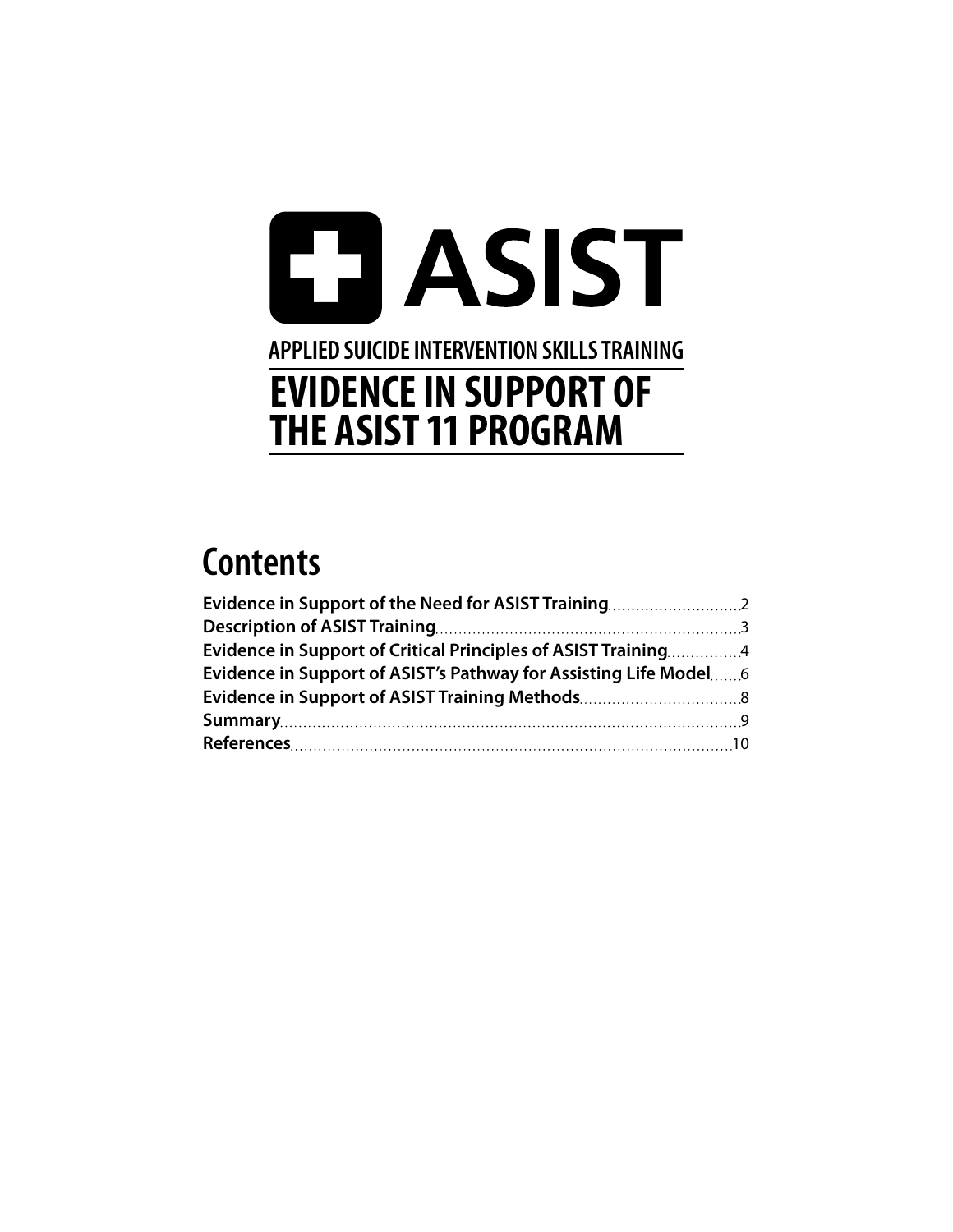# <span id="page-1-0"></span>**Introduction**

The Applied Suicide Intervention Skills Training program (ASIST) is a two-day workshop that provides participants with the skills necessary to connect, understand and assist persons who may be at risk for suicide. Distributed by LivingWorks Education Inc., over one million persons in twenty-two countries have been ASIST trained since its initial development in Calgary, Alberta, Canada in the early 1980s.

his report provides evidence in support of the rationale, content, teaching and learning processes of ASIST training, particularly as it applies to the newest edition, ASIST 11. This report does not address outcomes of the **his report provides evidence in support of the rationale, content, teaching and learning processes of ASIST training, particularly as it applies to the newest**  ASIST training; a review of evidence in support of ASIST outcomes, including satisfaction, knowledge, attitudes and behaviors was recently completed (Rodgers, 2010) and is available online at www.livingworks.net.

#### **This paper is organized into the following main sections:**

- > Evidence in Support of the Need for ASIST Training
- > Description of ASIST Training
- > Evidence in Support of Critical Principles of ASIST Training
- > Evidence in Support of the ASIST's Pathway for Assisting Life Model
- > Evidence in Support of ASIST Training Methods

Unless otherwise specified, throughout this paper the term ASIST refers to the latest version of the training (ASIST 11). The ASIST model, Pathway for Assisting Life, is abbreviated PAL (this replaces the old Suicide Intervention Model or SIM that was used with prior versions of ASIST). The term caregivers is used for those learning or trained in ASIST.

There has been and continues to be much discussion about terms used to describe suicide and suicide-related thoughts and behaviors (Silverman, Berman, Sanddal, O'Carroll, & Joiner, 2007). Terms such as self-directed violence and self-harm are increasingly used to denote suicide-related behaviors (Crosby, Ortega, & Melanson, 2011). While we recognize that these designations are critical for accurate communication and tracking of suicide and suicide-related behaviors, throughout this paper we use the more common terms of suicide and suicide attempt.

## **Evidence in Support of the Need for ASIST Training**

Suicide is a complex problem that results in over one million worldwide deaths each year and is projected to result in 1.5 million deaths by the year 2020 (Bertolote & Fleischmann, 2002; World Health Organization [WHO], 2009). For every person who dies by suicide, there are dozens or hundreds of persons that attempt suicide. It is estimated there are 200 suicide attempts for every suicide death among adolescents, but as few as four attempts for every suicide death among seniors (Berman, Jobes, & Silverman, 2006; Goldsmith, Pellmar, Kleinman, & Bunney, 2002).

A recent household survey conducted in the United States estimated that 8.3 million adults had serious thoughts about suicide in the past year, that 2.3 million had made a suicide plan, and that 1.1 million had attempted suicide (Substance Abuse and Mental Health Services Administration Office of Applied Studies, 2009). A random survey of Australian adults conducted by the World Health Organization found that 4.2% of respondents had attempted suicide at least once during their lifetime (De Leo, Cerin, Spathonis, & Burgis, 2005). Beyond deaths and injuries, suicide can have a devastating effect upon survivors—friends, family and loved ones of those who've died, as well as entire communities (Jamison, 1999).

**In 1854, London physician John Snow removed the handle from the Broad Street water pump. With the removal of the handle, the distribution of cholera that had killed hundreds was put to an end. Unfortunately, there are no solutions as simple as removing a pump handle to prevent suicide. It is more complicated than that for several reasons:**

I Those who are at risk for suicide are often hesitant to seek help. This may be due to fear, stigma, loss of face, shame, selfloathing or the perception that there are no caregivers who are willing and able to help them (Corrigan, 2004; Everall, Bostik, & Paulson, 2006; Pisani et al., 2012). And, unfortunately, those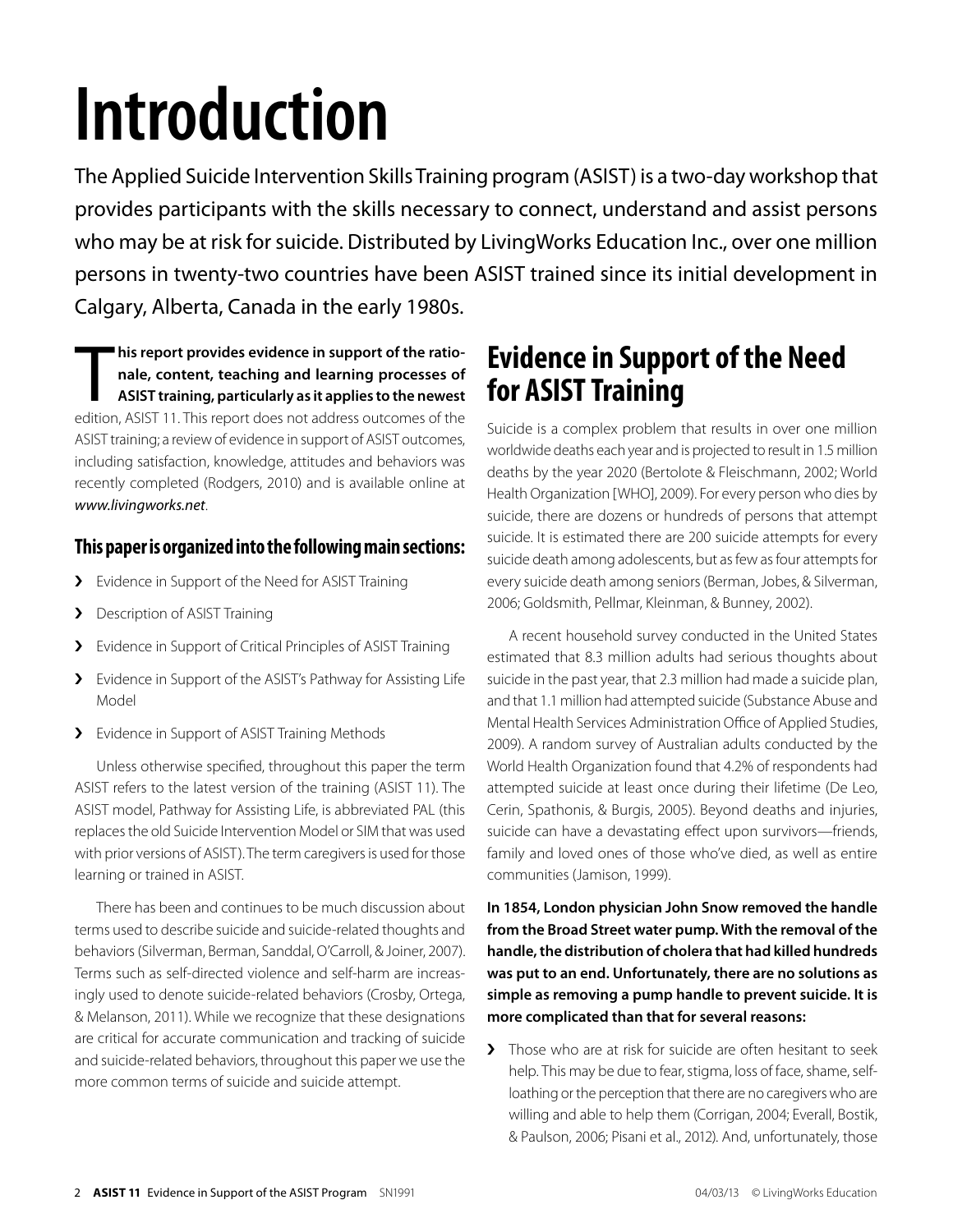<span id="page-2-0"></span>who are at the greatest risk for suicide are the least likely to seek help (Yakunina, Rogers, Waehler, & Werth, 2010).

- $\sum$  Suicide is a complex behavior that has many contributing factors that vary across individuals, families, communities, cultures and societies (Fortune, Stewart, Yadav, & Hawton, 2007; Leach, 2006). What looks like suicide risk for one person may not be for another and what contributes to suicide risk for one person may be different for another (Sveticic & De Leo, 2012). As a result, identifying those who are at risk for suicide can be difficult and finding solutions to the problem of suicide vary amongst those who are at risk.
- $\blacktriangleright$  A focus of many suicide prevention efforts is the identification, intervention and direct clinical referral of those at risk (Isaac et al., 2009). However, while direct referral may be the answer for some, poor access to qualified treatment, poor adherence to treatment and imperfect treatment effectiveness combine to make referral to assessment and treatment a sometimes problematic solution to those at risk for suicide, particularly for those who require a timely, immediate response (Frieden, 2010; Knesper, American Association of Suicidology, & Suicide Prevention Resource Center, 2010).

#### **These barriers can limit the effectiveness of suicide prevention and intervention efforts. However, ASIST addresses these barriers in a variety of ways that effectively increases the immediate safety of individuals at risk for suicide and ultimately serves to prevent suicide:**

- 1. ASIST develops attitudes that facilitate help-seeking and help-giving by training caregivers to be more open to the wide variety of possible invitations and to cultivate attitudes that convey they are nonjudgmental and are ready, willing and able to help.
- 2. ASIST focuses on the achievable goal of increasing safety now. Suicide is complex, but ASIST focuses not on the complexity of suicide and its causes, but on the simple concept and achievable goal of safety for now and how safety can be increased by collaboratively addressing the needs of the person-at-risk. Unlike many other programs, ASIST focuses on a personalized approach to safety.
- 3. Part of ASIST's personalized approach is a focus on hearing a person's story. As unique personal stories about suicide are heard, life connections also emerge, find their voice and invite support in turning toward safety.
- 4. ASIST provides a clear pathway toward safety, guided by a coherent safety framework. Turning toward safety requires clarity about how safety for now can be increased. ASIST's safety framework helps prioritize, plan for and confirm actions

that achieve this goal. These plans and actions sometimes require and always consider referrals but typically feature a wide range of pathways to safety. ASIST provides caregivers and persons-at-risk with a richer array of options for assisting life than traditional models limited to the linear sequence of identify, intervene, and refer.

## **Description of ASIST Training**

Applied Suicide Intervention Skills Training (ASIST) is a two-day suicide intervention workshop that had its origins from within the gatekeeper tradition. It was developed in Calgary, Alberta, Canada, in 1983 by four multidisciplinary human service professionals. Originally referred to as "Foundation Training" or "Suicide Intervention Training," development of ASIST was supported by provincial and state governments of Alberta and California. ASIST is disseminated and supported by LivingWorks Education Inc., which is based in Calgary.

Gatekeeper training is one of the more popular types of suicide prevention programs. It has been used widely in schools, military, business, health and community settings with both professionals and laypersons (Cross, Matthieu, Cerel, & Knox, 2007; Jacobson, Osteen, Sharpe, & Pastoor, 2012; Keller et al., 2009). Gatekeeper models are generally linear, teaching a three-step process of identification, intervention, and direct referral of those who may be at risk for suicide (Isaac et al., 2009).

ASIST training differs significantly from most gatekeeper training programs. In his seminal article on gatekeeper training, Snyder (1971) stated that, "The key to a full understanding of the gatekeeper philosophy is that it is against formal referral as a standard operating procedure" (p. 40). Instead of the linear identify, intervene, refer—model used by most gatekeeper training programs, Snyder saw the gatekeeper philosophy as an "approach to crisis management that seeks to identify the welltrodden paths in the community which troubled people use in seeking help" (p. 39). ASIST has its basis in Snyder's philosophy, but significantly expands beyond Snyder's philosophy by teaching a suicide intervention model that envisions a wide range of pathways to safety and stresses the importance of developing SafePlans that persons-at-risk can fully commit to using. ASIST offers an approach that might be better thought of as assistance in helping persons-at-risk find their pathway through suicide to safety. In essence, ASIST helps persons at risk to identify their own "gateway."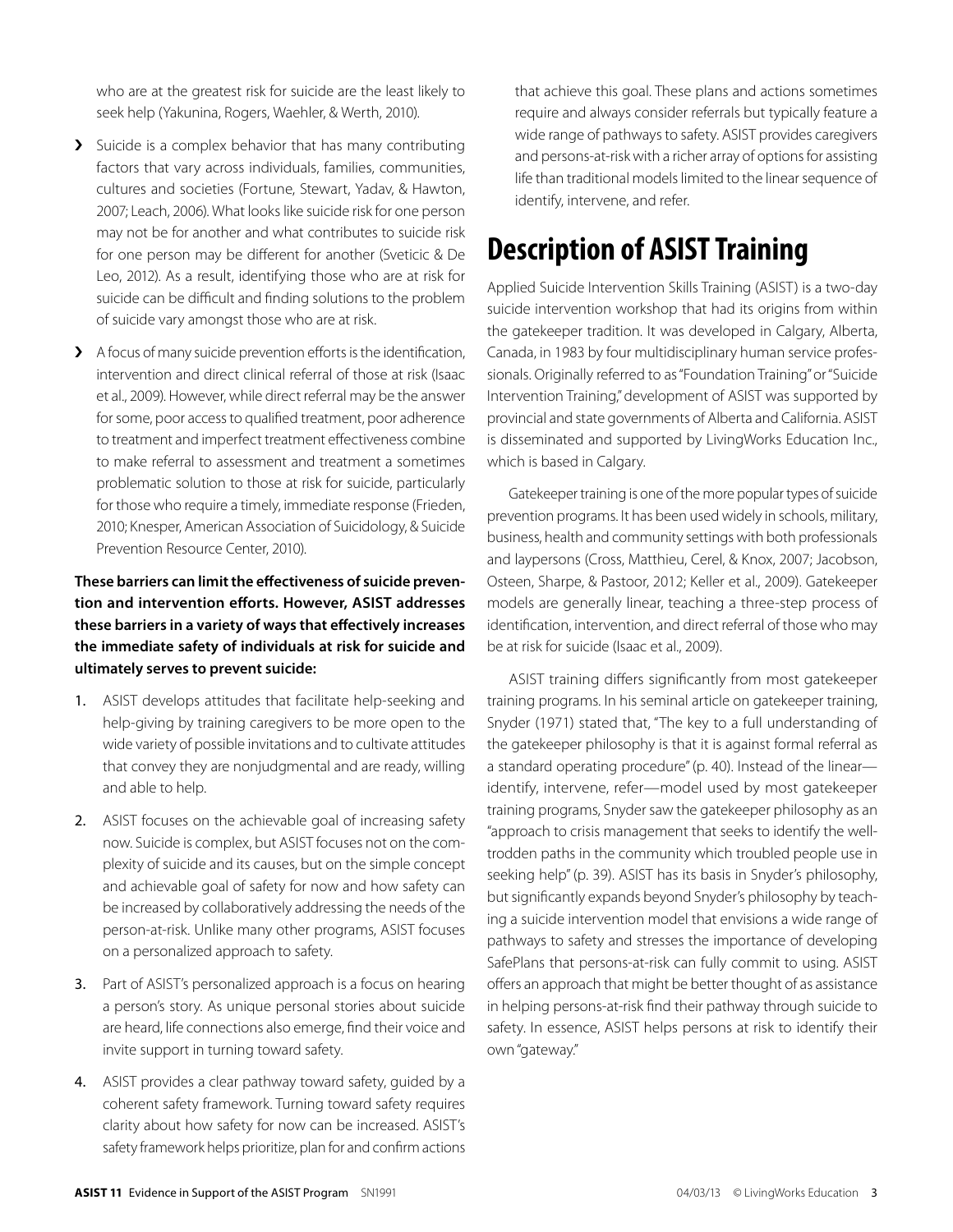#### <span id="page-3-0"></span>**Additional aspects of ASIST include the following:**

- > ASIST was developed using the Rothman Research and Development framework (Rothman, 1980). The Rothman framework posits four stages of intervention development and dissemination, which form a continuing process of program improvement. Using Rothman's framework and based upon feedback from participants, trainers, evaluation reports, and research studies, the ASIST program was revised in 2003, 2008, and 2013. The Rothman framework has also allowed for adaption of the ASIST program to meet local needs, customizing certain aspects of dissemination and implementation to best fit those needs, while holding constant those components that make ASIST effective.
- > ASIST is disseminated through a network of trainers who have completed a five-day Training-4-Trainer (T4T) course. After completion of the course, trainers are considered "provisional" until they have conducted three ASIST trainings. With additional experience, Q&A feedback, and in some cases supplemental training, trainers can become Master Trainers, Consulting Trainers, Training Coaches, or Team Leaders. ASIST trainers are provided with continuing support and feedback to help them maintain skills and improve practice.
- > ASIST training has been used in a variety of settings with trainees from diverse backgrounds and countries, including secondary and post-secondary schools, mental health centers, military bases, hospitals, social service and public safety agencies and numerous other public and private settings. Those trained in ASIST include social workers, psychologists, psychiatrists, medical students, teachers, public safety officers, military personnel, faith leaders, administrators, crisis line workers, and many others (Rodgers, 2010). Over one million caregivers have been trained in ASIST. ASIST trainings have been conducted in over twenty countries and ASIST training and materials are available in five languages.

The comprehensive reach and utilization of ASIST warrants discussion of the evidence upon which it is based. ASIST has always been developed using evidence-based processes and it is timely that the new edition of ASIST be accompanied by a paper outlining what these empirical and conceptual foundations are. Accordingly, this paper will provide the rationale and empirical support for (1) Overarching principles of ASIST training, (2) the Pathway for Assisting Life (PAL) intervention model, and (3) ASIST training methods.

## **Evidence in Support of Critical Principles of ASIST Training**

While ASIST has its roots in the gatekeeper tradition, it is significantly different than standard gatekeeper trainings in several important ways. Included in those differences are are several critical principles, related to safety, risk and safety assessments, attitudes, collaboration, and guidance, found throughout ASIST training.

#### **Safety is the First Priority**

The first priority of all ASIST caregivers is safety: safety for the caregiver, safety for the person-at-risk, safety for others. The ASIST Safety Framework (addressed later in this paper) provides a series of safety levels and corresponding issues to be addressed that are dependent upon the specific safety needs of the person-at-risk. Corresponding actions to address these safety needs begin with emergency response (when required) and constant monitoring for a person-at-risk with an immediate safety concern to situationally appropriate responses when immediate safety is not such a concern.

#### **Beyond Risk Assessment**

Suicide risk assessment is the systematic and formal estimation of someone's suicide risk and is used in many gatekeeper programs (Stuart, Waalen, & Haelstromm, 2003; Wingate, Joiner, Walker, Rudd, & Jobes, 2004). Risk assessments usually involve asking about suicide thoughts, planning and preparation, past suicide attempts, family history of suicide and mental illness, current mental illness, psychological states and stressors. Sometimes the person-at-risk is asked about protective or buffering factors—those things that might moderate risk (Joiner et al., 2007; McKeon, 2009).

However, suicide risk assessments are not without problems. They can be unreliable, complex, and challenging (Mulder, 2011; Shea, 2002). They can be focused more on the treatment and management of those at risk for suicide than on immediate safety (Simon, 2009) and can rely on a degree of subjective clinical judgment rather than direct quantification of risk (Granello, 2010). This is not to say that suicide risk assessments are without value. Their use is critical to the management and treatment of suicide risk when used in clinical settings with appropriately trained professionals (Fowler, 2012).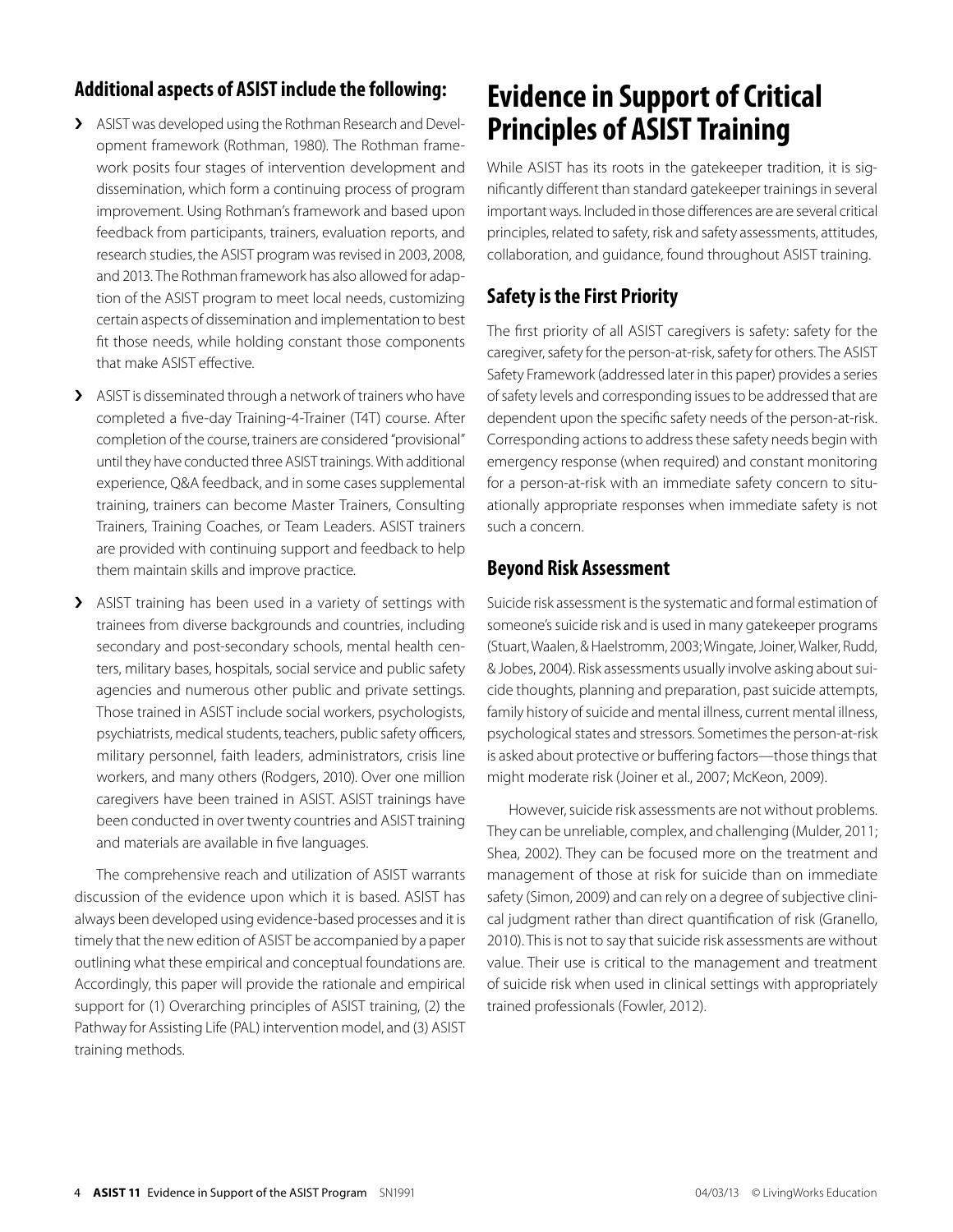#### **Toward Life-Assisting Safety Assessments**

**ASIST, however, takes a different approach. Instead of conducting a risk assessment with its associated problems, ASIST conducts a safety assessment. This safety assessment focuses on those things that will keep a person-at-risk safe for now (using the ASIST Safety Framework) rather than the things that put a person at risk (using a suicide risk assessment).**

This difference is not as great as it may seem—it is basically a shift in perspective and strategy. It views the intervention from the standpoint of the outcome (safety) and orients the whole intervention—the Pathway for Assisting Life—toward this goal. Understanding safety is related to understanding risk. Any accurate view of either should be related to the other. Even a casual glance at risk assessment tools and the items on ASIST's Safety Framework (later in this paper) will reveal that they were derived from the same literature. ASIST's Safety Framework provides a collaborative and caring vehicle to weave risk assessment into the ongoing collaborative relationship.

#### **Attitudes Affect Helping**

To be helpful, caregivers need to be aware of their attitudes and the impact their attitudes can have upon caregiving. Attitudes are judgments about persons, places, or things that influence our feelings, thoughts and behaviors. Everyone has a unique set of attitudes which reflect, among other things, experiences with and beliefs about suicide in regards to helping a person-at-risk, attitudes can help or hinder the caregiving process. Professional caregivers are not immune to attitudes that may form barriers to helping those at risk of suicide. When a person-at-risk perceives a less-helpful attitude on the part of a potential caregiver, it reduces the likelihood that the person-at-risk will seek help from that caregiver (Angermeyer, Matschinger, & Riedel-Heller, 1999).

A study of college students training to be caregivers found that "students who believed that a young person was responsible for their self-harm, reported higher feelings of anger towards them. Anger in turn was associated with…less willingness to help" (Law, Rostill-Brookes, & Goodman, 2008, p. 115). In addition to anger, attitudes of caregivers towards those who are at risk for suicide may include avoidance, rejection, hostility, anxiety, and fear resulting in lower quality and ineffective care (Sethi & Uppal, 2006). The origins of these attitudes, however, may be due to "lack of knowledge and uncertainty rather than hostility" (Berlim, Perizzolo, Lejderman, Fleck, & Joiner, 2007, p. 234). Unfortunately, negative attitudes can be consciously or unconsciously transmitted to those at risk, decreasing the likelihood of an effective intervention (Everall, et al., 2006).

#### **Individual attitudes and how they may influence a caregiver's ability to help a person-at-risk are emphasized through film and small group exercises. The purpose of this is threefold:**

- 1. Caregivers will have increased ability to identify attitudes that may help or hinder their ability to provide care to a person-at-risk,
- 2. Caregivers will have more favorable attitudes towards suicide prevention and intervention with a person-at-risk, and
- 3. Caregivers will have greater understanding, given their unique attitudes, of the potential range and limits of their ability to help a person-at-risk.

Not unsurprisingly, ASIST training has been found to increase caregivers' helpful attitudes towards those at risk for suicide, towards the effectiveness of interventions with those at risk for suicide, and towards the prevention of suicide generally (Rodgers, 2010). This has the overall effect of increasing their willingness to intervene with a person-at-risk (Turley, 2009).

#### **Collaboration is Key**

ASIST interventions rely on collaboration between the caregiver and person-at-risk. This is critical because the safety needs of persons-at-risk vary considerably (Fortune et al., 2007; Pompili, 2010). Therefore, the most effective suicide interventions are those that respond to the unique needs of a person-at-risk (Cutcliffe, Joyce, & Cummins, 2004). These unique needs are discoverable through the process of collaborative problem-solving. This process includes asking about the problem, identifying available resources, suggesting solutions and a plan of action and has a demonstrated relationship with positive intervention outcomes (Mishara et al., 2007). Collaboration is aided through the application of guidance.

#### **Guidance is Needed**

Guidance is the ability of a caregiver to monitor the intervention process to help ensure that the caregiver is providing the personat-risk with what is needed to move towards safety. Guidance is offered in ways that respect and engage the person-at-risk to the extent possible. Those at risk for suicide may have difficulty communicating their story which would require greater caregiver guidance (Levi et al., 2008). In addition, the ability to monitor improves the quality, effectiveness, and safety of any intervention (Gawande, 2009). The importance of guidance is reiterated throughout ASIST training. Through practice, caregivers are taught to constantly assess their ability to meet the needs of personsat-risk along with the nature and extent of their helping role.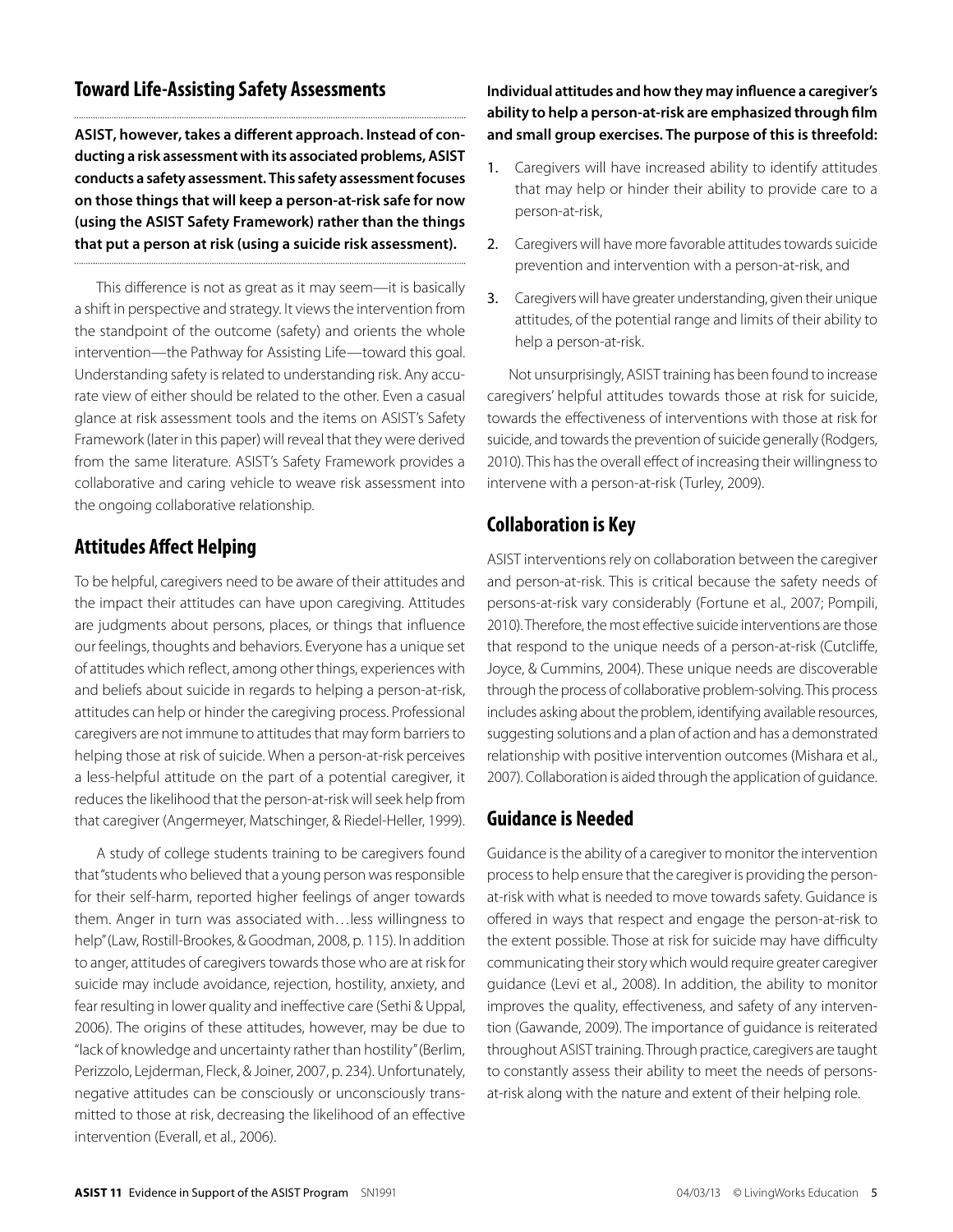## <span id="page-5-0"></span>**Evidence in Support of ASIST's Pathway for Assisting Life Model**

Pathway for Assisting Life or PAL is the tripartite intervention model that is the heart of ASIST training. PAL incorporates three phases, each with two objectives:

I. **Connecting with Suicide**

**Objective 1:** Explore Invitations **Objective 2:** Ask about Suicide

II. **Understanding Choices**

**Objective 3:** Hear Their Story

**Objective 4:** Support Turning to Safety

III. **Assisting Life**

**Objective 5:** Develop a SafePlan

**Objective 6:** Confirm Actions.

Evidence in support of each of these objectives of each of these phases is provided.

#### **Connecting with Suicide**

Connecting with Suicide is the first phase of the ASIST model. In this phase, caregivers learn to identify and explore invitations and ask about suicide. Critical is the examination of how attitudes impact the helping process—how attitudes convey willingness and ability to help those who are at risk for suicide. Objectives of this phase are Explore Invitations and Ask About Suicide. This phase ends when the person-at-risk and caregiver agree that suicide is their focus.

#### **Explore Invitations**

Invitations are words, feelings, physical clues or actions that should raise concern about the possibility of suicide. They can be verbal or non-verbal, direct or indirect communications (Wasserman, 2001). Shneidman (1985) summarized invitations thusly: "Individuals intent on committing suicide…consciously or unconsciously emit signals of distress, indications of helplessness, pleas for response, and opportunities for rescue in the usually dyadic interplay that is an integral part of the suicidal drama" (p. 144). Once possible invitations are recognized, they should lead to exploration by caregivers and if warranted asking directly about suicide.

Understanding possible invitations and being open to exploring them is important because many of those who are at risk for suicide do not directly declare their intent. Perhaps only onethird to one-half of suicide victims explicitly state their intent to family members or health care professionals (Isometsä, 2001). The reasons for not seeking direct help for suicide are many and complex. Many of those who are at risk fear stigma associated with suicide including being seen as weak or of "losing face," they may be hopeless, feeling that nothing can be done to help them or they may feel a deep sense of shame (Everall et al., 2006; Moskos, Olson, Halbern, & Gray, 2007; Owen et al., 2012).

ASIST trains caregivers to explore invitations through a variety of experiential activities that explore possible invitations and allow participants to practice how they might respond. In addition, caregivers are trained to set aside assumptions about who may be at risk for suicide (usually based on membership in a "higher-risk" group) and to instead focus on unique invitations provided by individuals. This is critical because such assumptions may contribute to missing invitations when those invitations do not come from someone assumed to be at higher risk. And, as we know, suicide is not limited to those in higher-risk groups (Fortune et al., 2007).

#### **Ask About Suicide**

Ask About Suicide refers to the direct, calm, non-judgmental act of asking someone if he or she is considering suicide. Ask About Suicide seems simple, but it is not. Cultural norms, bias, fear and discomfort, among other considerations, can make it difficult for professionals and lay-persons alike to ask directly about suicide (Angermeyer et al., 1999).

A study of crisis line workers found that most did not even ask callers about suicide, despite the fact that asking about suicide was an integral part of their job (Mishara et al., 2007). One reason for this is an unfounded fear that asking about suicide may increase suicide risk (Mathias et al., 2012). However, studies have found that asking about suicide does not increase suicide risk (Cukrowicz, Smith, & Poindexter, 2010; Deeley & Love, 2010). Asking about suicide is a critical first step in helping those at risk for suicide.

Because Asking About Suicide is critical but difficult, simply telling caregivers to ask about suicide without rehearsing asking is unlikely to be effective. Instead, asking about suicide needs to be thoroughly practiced (Cross et al., 2011). The ASIST training employs trainer modeling, simulations, role-plays and guided practice to improve caregiver abilities in this critical skill.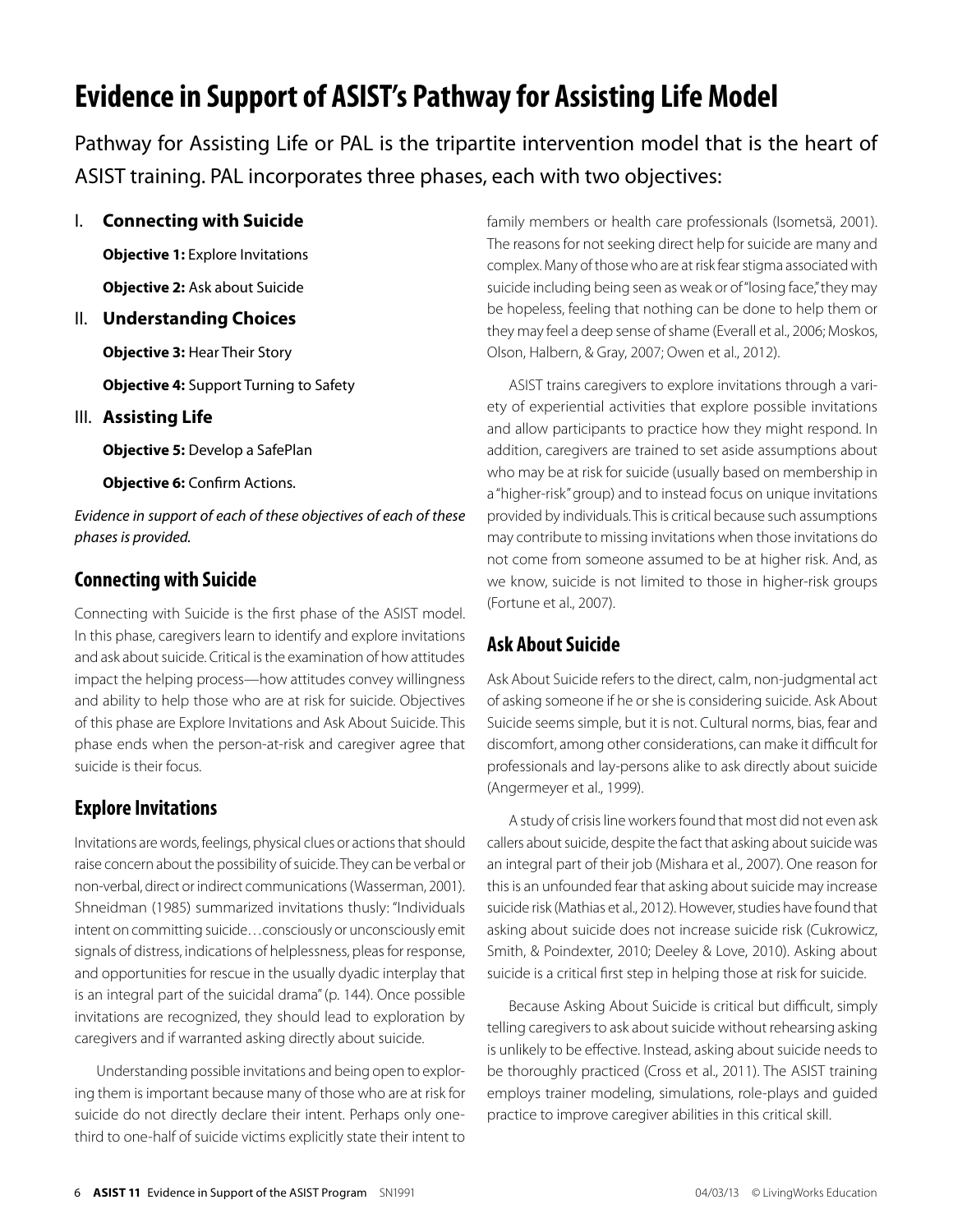#### **Understanding Choices**

Once the person-at-risk and caregiver agree that suicide is their focus, the logical next step is to further understand what suicide is about for them along with choices they face. Accordingly, this second phase of the model is about Understanding Choices. Its objectives are Hear Their Story and Support Turning. It ends when the person-at-risk and caregiver agree that the life connections in the turning point have been acknowledged and accepted, and a decision has been made to work towards safety.

#### **Hear Their Story**

Hear Their Story is simply that, taking the time and showing interest in hearing a person-at-risk's story about suicide. The purpose of hearing his or her story is to gain a sufficient understanding of why the person-at-risk is considering suicide, to acknowledge their pain and turmoil, and to listen for life connections that will allow the caregiver to tailor an intervention response that appropriately responds to the person-at-risk's unique safety needs. Not hearing their story has several risks, including jumping to conclusions, alienation and prescription of ineffective solutions. Taking the time to Hear Their Story allows the personat-risk the "right and ability to define one's own experiences" and conveys respect and appreciation of the person-at-risk (Kogstad, Ekeland, & Hummelvoll, 2011, p. 485).

Hearing their story leads to the identification of specific lifeconnecting aspects of that person's story. Quite often, these life connections are unrecognized or not fully appreciated or coherently expressed by a person-at-risk. Taking the time and showing respect for a person-at-risk's story, as practiced in ASIST training, provides an opportunity for the person-at-risk to recognize his or her life connections and to turn towards life. And most importantly for the ASIST model, Hear Their Story provides an opportunity for the person-at-risk to work through the uncertainty and turmoil that accompanies suicidal thinking (Harris, McLean, Sheffield, & Jobes, 2010). This working through leads to a turning point—an initial, mostly emotion-based, move away from suicide.

#### **Support Turning to Safety**

Support Turning refers to the support given to move a personat-risk towards safety by helping to define and build on the life connections found in their turning point. Turning points have been defined as special moments or experiences that lead to a distinct turning or change, and have been described as "A special meeting/special words, which, in a way, opened the person's eyes so it was possible to see that life was worth living" (Kogstad et al., 2011, p. 481) and as "transformative moments", from a state of weakness to a state of empowerment

(Mancini, 2007, p. 238). Turning points have also been described by those at risk as a midway point between a state of "living to die" and "a process of recovery that included small steps or phases toward life" (Bergmans, Langley, Links, & Lavery, 2009, p. 120).

Turning points, and the resulting connection with life, are unique for each person. Life connections can include family and friends, sense of responsibility, religious beliefs, things they enjoy doing, plans they have made and the like (Horesh, Levi, & Apter, 2012). Persons-at-risk for suicide, particularly those at higher risk, may have difficulty communicating their story and identifying turning points (Levi et al., 2008), and therefore require caregiver help. A person-at-risk must be ready and willing to work on moving towards safety, but this can only be when the person-at-risk is ready to work on moving towards safety.

#### **Assisting Life**

Once a person-at-risk and caregiver agree that the life connections in the turning point have been acknowledged and accepted, a move towards safety makes sense as an immediate priority. The Assisting Life phase enables the person-at-risk and caregiver to plan how this can be done and confirm what actions are needed to achieve it. The Assisting Life phase has two objectives: Develop a SafePlan and Confirm Actions, and ends after actions are confirmed.

#### **Develop a SafePlan**

Develop a SafePlan is the process of working through the ASIST Safety Framework to ensure immediate safety of the personat-risk and once immediate safety is assured, to work on shortterm safety. SafePlans are conceptualized as a list of responses a person-at-risk can take to alleviate or address factors that contribute to elevated suicide risk. LivingWorks was a pioneer of the use of SafePlans which were a key feature of ASIST X released in 2003. Now, plans to address safety are increasingly being used in the management and treatment of those at risk for suicide (Jobes, 2006; Joiner et al., 2007; Stanley & Brown, 2012).

Traditionally, gatekeeper training programs have been based on a direct referral model, wherein persons-at-risk for suicide are directly referred to mental health service providers (Isaac et al., 2009). However, the referral portion of this model is problematic for several reasons. Appropriate help may not be available, referral may not be acceptable to or may not be what is needed by the person-at-risk, or the source of help may not be effective (Frieden, 2010). Providing options to the person-at-risk that address his or her unique needs and available internal and social resources is ultimately more safe and effective (unless the person-at-risk is, through incapacitation, unable to participate in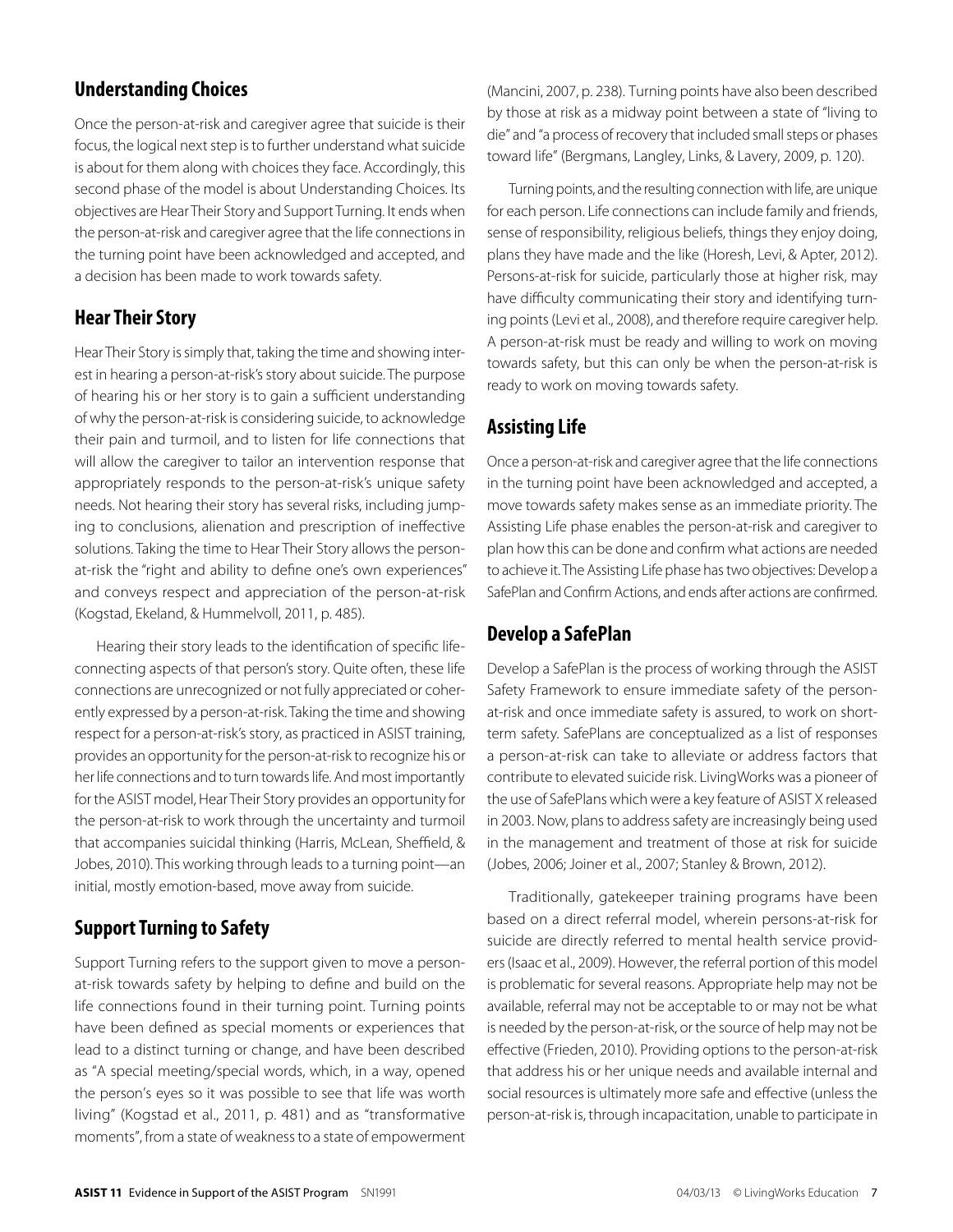<span id="page-7-0"></span>the development of a SafePlan or the person-at-risk is a danger to themselves or others, in which case the ASIST SafePlan calls for an immediate emergency response).

The ASIST Safety Framework prioritizes and addresses immediate danger while determining whether a proactive (high guidance) helping stance (now and in immediate future) is indicated due to compromised capacity of the person-at-risk to keep safe now. If the person-at-risk is at risk of doing harm to themselves, presents potential harm to others or if the person-at-risk is unable or unwilling to participate in the intervention an emergency response is required. Once immediate safety is assured Safety Guards are examined.

- **> Safety Guards.** Safety Guards seek to contain immediate vulnerabilities threatening safety (such as having a suicide plan, or obtaining a means of suicide) and/or recognize, access and apply potentially life-assisting lessons learned from prior experience with suicide or mental health issues. Once Safety Guards are addressed, Safety Aids are examined.
- **>** Safety Aids. Safety Aids seek to identify and enhance circumstantial, social and personal factors (sometimes referred to as protective factors) that aid safety, defuse suicidal intensity and fortify coping with threats to safety featured in the suicide story.

#### **Confirm Actions**

Confirm Actions is that process whereby a person-at-risk and a caregiver agree upon specific actions to be taken to ensure the person-at-risk's safety. SafePlans are collaboratively developed between the person-at-risk and the caregiver and represent a shared understanding of what will help the person-at-risk keep safe for now. Important in such collaborations is clarity and agreement upon actions to be taken: the what, who, and when of the SafePlan.

### **Evidence in Support of ASIST Training Methods**

ASIST training incorporates a variety of experiential learning methods. Experiential learning exists when a participant "cognitively, affectively, and behaviorally processes knowledge, skills and/or attitudes in a learning situation characterized by a high level of active involvement" (Hoover and Whitehead, 1975, p. 25). The importance of experiential learning was recognized as far back as 400 BC, when Sophocles stated that, "One must learn by doing the thing, for though you think you know it—you have no certainty until you try" (Gentry, 1990). Key aspects of experiential learning found in ASIST training include:

- **>** Participation: Learners are active participants in the training.
- **Interaction:** Learners interact with trainers and other learners.
- **X** Whole-person emphasis: Training involves cognitive, behavioral and affective domains.
- **>** Structured and monitored: Training is structured, purposeful and monitored to ensure fidelity.
- **>** Feedback: Trainers provide ongoing feedback to learners.

Experiential learning methods respect learners as active participants in the training process, as opposed to lecture formats that treat learners as passive recipients of information. Experiential learning has been shown to increase the effectiveness of training (Prince, 2004). In a review of training programs for medical professionals, the most effective training strategies used practice, feedback and small group discussions. These are all aspects of the ASIST training (Berkhof, van Rijssen, Schellart, Anema, & van der Beek, 2011). Indeed, more than half of ASIST training time is spent in small group activities, which is more effective than working in large groups (Berkhof et al., 2011). Small group work has been shown to increase group cohesiveness which in turn increases group member comfort, participation, acceptance of others, and receptiveness to learning (Yalom, 2005). Additional time is devoted to practice, which has been shown to improve gatekeeper training (Cross et al., 2011). Less than one-fifth of ASIST training is devoted to direct instruction or lecture.

#### **Adult Learning Principles**

ASIST training is also based upon the adult learning principles developed by Malcolm Knowles (Knowles, Holton & Swanson 2005). Knowles recognized that adult learning (which he referred to as andragogy) was critically different than standard classroom learning (referred to as pedagogy) and helped popularize adult education as a distinct field. Knowles saw pedagogical learning as dependent upon the teacher, based upon a standardized curriculum of differing relevance to the learning, inconsiderate of the learner's experience and outcomes oriented towards knowledge gain. Knowles saw andragogical strategy as self-directed and based upon real-life needs, with experience providing a rich resource for learning and outcomes oriented towards the development of competence (Knowles, 1980). ASIST training recognizes the unique needs of adult learners by respecting and incorporating life experiences into training, particularly practice, addressing the real-life needs of trainees and focusing on the development of skills through practice and feedback.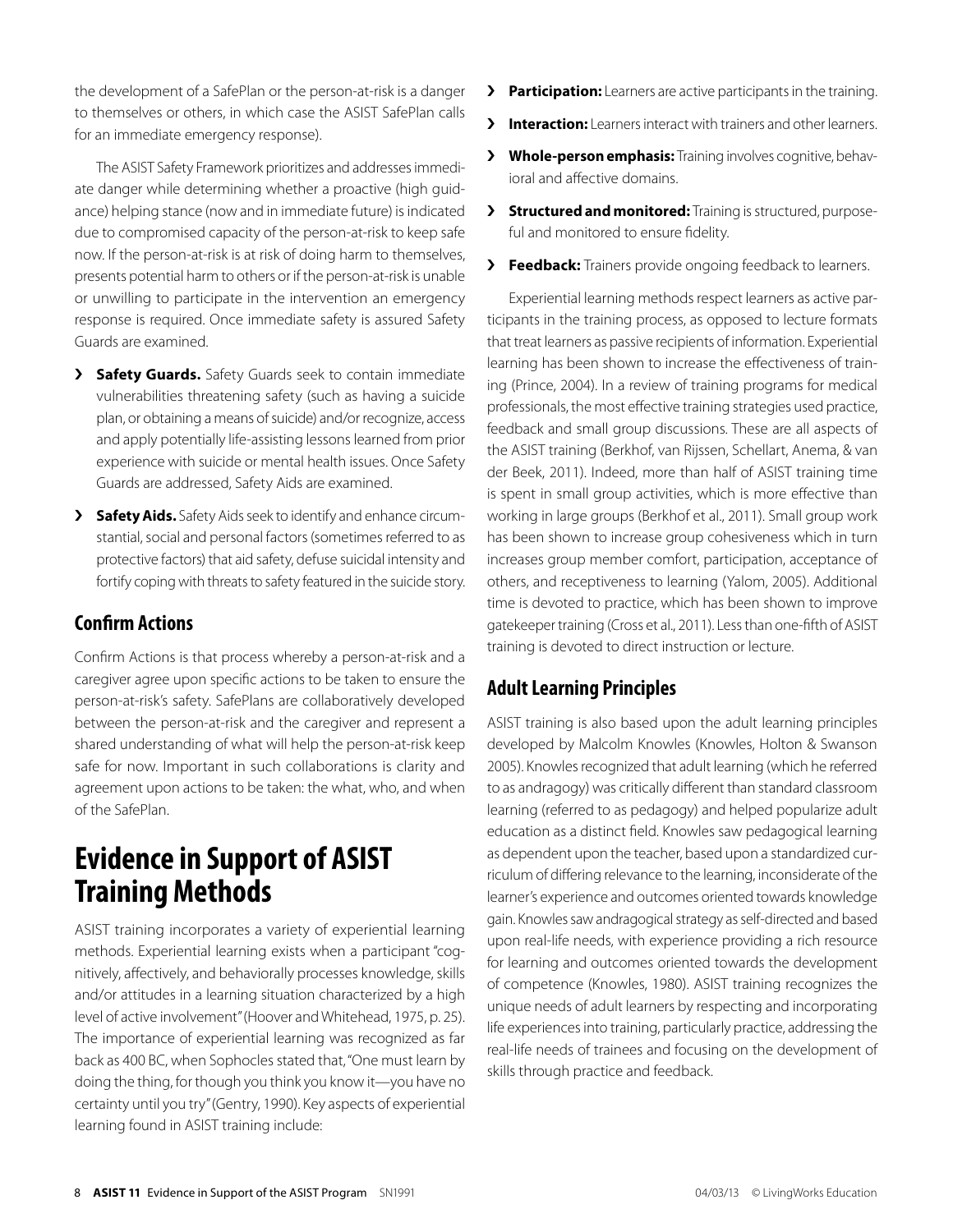#### <span id="page-8-0"></span>**Socratic Questioning**

Socratic questioning is the process of engaging learners in patient, sequential questioning in order to bring them to a conclusion without having to tell them what that conclusion is (Carey & Mullan, 2004). Socratic questioning is concise, clear, open-ended, purposeful and constructive. It is designed to invite reflection, participation, and the exploration of ideas among participants (Neenan, 2009). As it is used in ASIST trainings, Socratic questioning is designed to facilitate guided discovery—the type of questioning and responding between individuals and within groups that leads to the discovery of valuable truths. Socratic questioning is the opposite of the more common, but less effective direct instruction wherein instructors lecture to participants whose role is to be passive recipients of knowledge. While direct instruction can effectively convey knowledge, it does not promote thought, change attitudes or develop behavioral skills (Bligh, 2000). ASIST trainers are practiced in the Socratic questioning skills and use this technique throughout training.

#### **Practice**

Practice is the systematic repetition of skills for the purpose of learning and improving performance. The ASIST training incorporates a variety of practice-based methods that allow caregivers to rehearse intervention skills and receive immediate performance feedback. ASIST training incorporates two primary types of practice: behavior modeling (having trainers and audiovisual demonstrations model appropriate intervention behaviors which are then rehearsed by caregivers) and role-playing (having trainees act out simulated roles). Role-playing progresses from trainees interacting with a "role-playing" instructor (sometimes referred to as simulation), to role-playing in front of groups, to role-playing one-on-one between trainees. All role-plays are supervised. Within practice activities, ASIST training incorporates trainer coaching and other methods of feedback that has demonstrated increased training effectiveness (Hysong, Galarza, & Holland, 2007). An added benefit of having caregivers role-play a person-at-risk for suicide is the fostering of increased empathy on the part of caregivers for those who are at risk (Bosse et al., 2012). Much of ASIST training, whether in large groups, small groups, or 1-on-1, involves practice.

## **Summary**

ASIST is an evidence-based suicide intervention training program developed from within the gatekeeper tradition which builds on its often forgotten core principles and has progressively added new dimensions to caregivers' understanding and practice of how they can help persons at risk of suicide. The latest edition of ASIST (A11) invites caregivers to engage persons at risk in a personalized, collaborative helping process described as a lifeassisting pathway that discovers practical ways of increasing their safety for now.

ASIST's rationale, found in the Pathway for Assisting Life (PAL) model, is based upon a collaborative model of person-at-risk and caregiver working together to move towards safety. Unlike other gatekeeper training programs, PAL does not require direct referral to a mental health professional, but rather seeks to find the best solution to meet the unique needs of the person-at-risk, which always considers but does not require referral. Essential steps along this pathway include exploring invitations, asking directly about suicide, hearing a person-at-risk's story, supporting turning towards safety, developing a SafePlan and confirming actions. And instead of focusing on the assessment of suicide risk, ASIST focuses on the assessment of safety and ensuring the immediate and short-term safety of the person-at-risk. Overall, ASIST provides a personalized, life-assisting, first-aid intervention that reinforces help-seeking by those at risk for suicide.

ASIST also incorporates evidence-based training methods that recognize learners as active participants in the training process. ASIST training is experiential with high levels of participation and interaction amongst participants. Participation and interaction is promoted through the use of socratic questioning and structured practice with feedback. Evaluations of ASIST have consistently demonstrated gains in the knowledge, attitudes and skills of participants.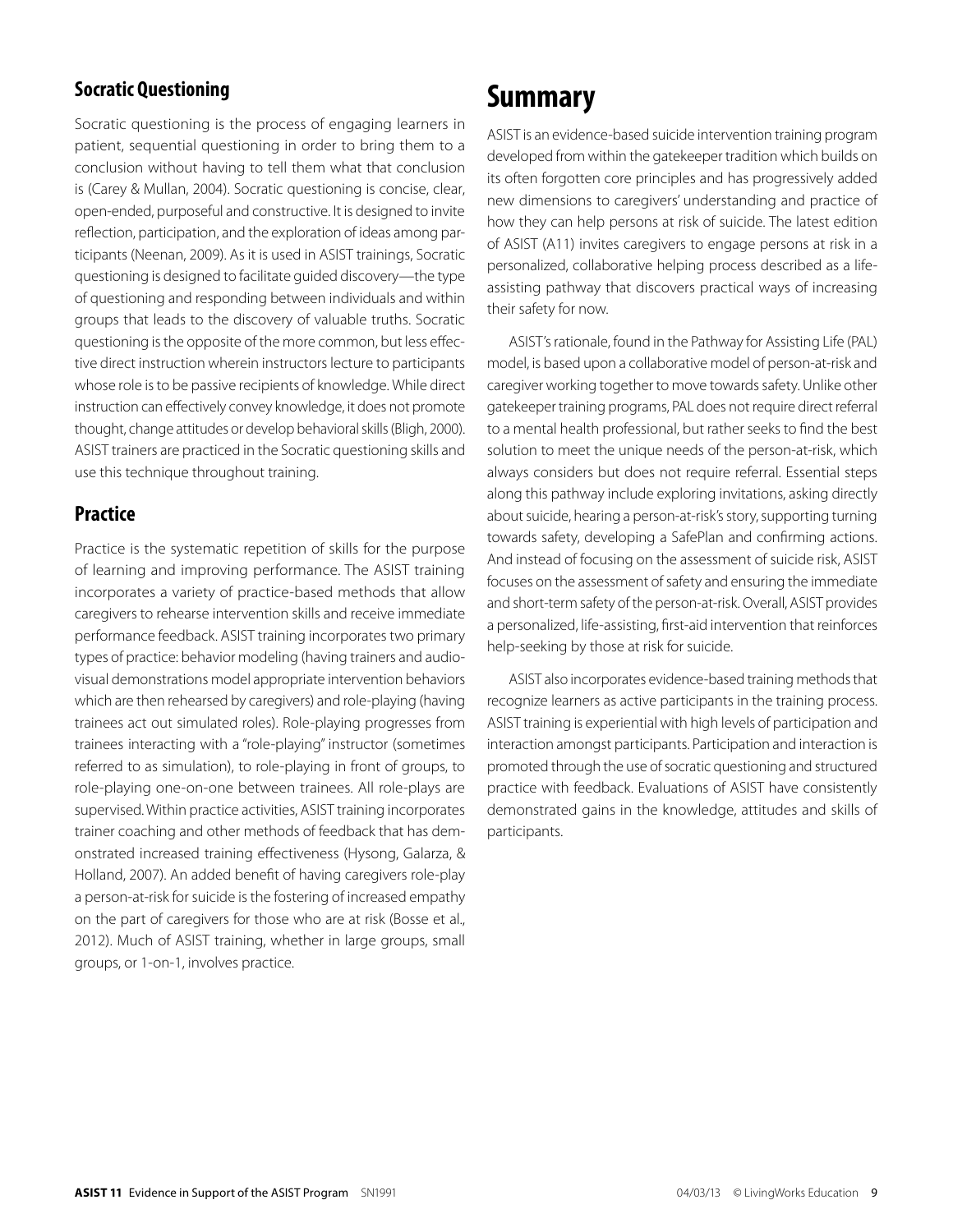## <span id="page-9-0"></span>**References**

- Angermeyer, M. C., Matschinger, H., & Riedel-Heller, S. G. (1999). Whom to ask for help in case of a mental disorder? Preferences of the lay public. Social Psychiatry and Psychiatric Epidemiology, 34(4), 202-210.
- Bergmans, Y., Langley, J., Links, P., & Lavery, J. V. (2009). The perspectives of young adults on recovery from repeated suiciderelated behavior. Crisis: The Journal of Crisis Intervention and Suicide Prevention, 30(3), 120-127.
- Berkhof, M., van Rijssen, H. J., Schellart, A. J. M., Anema, J. R., & van der Beek, A. J. (2011). Effective training strategies for teaching communication skills to physicians: An overview of systematic reviews. Patient Education and Counseling, 84(2), 152-162.
- Berlim, M. T., Perizzolo, J., Lejderman, F., Fleck, M. P., & Joiner, T. E. (2007). Does a brief training on suicide prevention among general hospital personnel impact their baseline attitudes towards suicidal behavior? Journal of Affective Disorders, 100(1-3), 233-239.
- Berman, A. L., Jobes, D. A., & Silverman, M. M. (2006). Adolescent suicide: Assessment and intervention (2nd ed). Washington D.C.: American Psychological Association.
- Bertolote, J. M., & Fleischmann, A. (2002). A global perspective in the epidemiology of suicide. Suicidologi, 7(2), 6-8.

Bligh, D. A. (2000). What's the use of lectures? San Francisco, CA: Jossey-Bass.

- Bosse, H. M., Schultz, J. H., Nickel, M., Lutz, T., Möltner, A., Jünger, J., ... Nikendei, C. (2012). The effect of using standarized patients or peer role play on ratings of undergraduate communication training: A randomized controlled trial. Patient Education and Counseling, 87(3), 300-306.
- Carey, T. A., & Mullan, R. J. (2004). What is Socratic questioning?. Psychotherapy: Theory, Research, Practice, Training, 41(3), 217-226.

Corrigan, P. (2004). How stigma interferes with mental health care. American Psychologist, 59(7), 614-625.

- Crosby, A. E., Ortega, L., & Melanson, C. (2011). Self-directed violence surveillance: Uniform definitions and recommended data elements. Atlanta, GA: Centers for Disease Control and Prevention, National Center for Injury Prevention and Control, Division of Violence Prevention.
- Cross, W., Matthieu, M. M., Cerel, J., & Knox, K. L. (2007). Proximate outcomes of gatekeeper training for suicide prevention in the workplace. Suicide & Life-Threatening Behavior, 37(6), 659–670.
- Cross, W. F., Seaburn, D., Gibbs, D., Schmeelk-Cone, K., White, A. M., & Caine, E. D. (2011). Does practice make perfect? A randomized control trial of behavioral rehearsal on suicide prevention gatekeeper skills. The Journal of Primary Prevention, 32(3-4), 195-211.
- Cukrowicz, K., Smith, P., & Poindexter, E. (2010). The effect of participating in suicide research: Does participating in a research protocol on suicide and psychiatric symptoms increase suicide ideation and attempts? Suicide and Life-Threatening Behavior, 40(6), 535-543.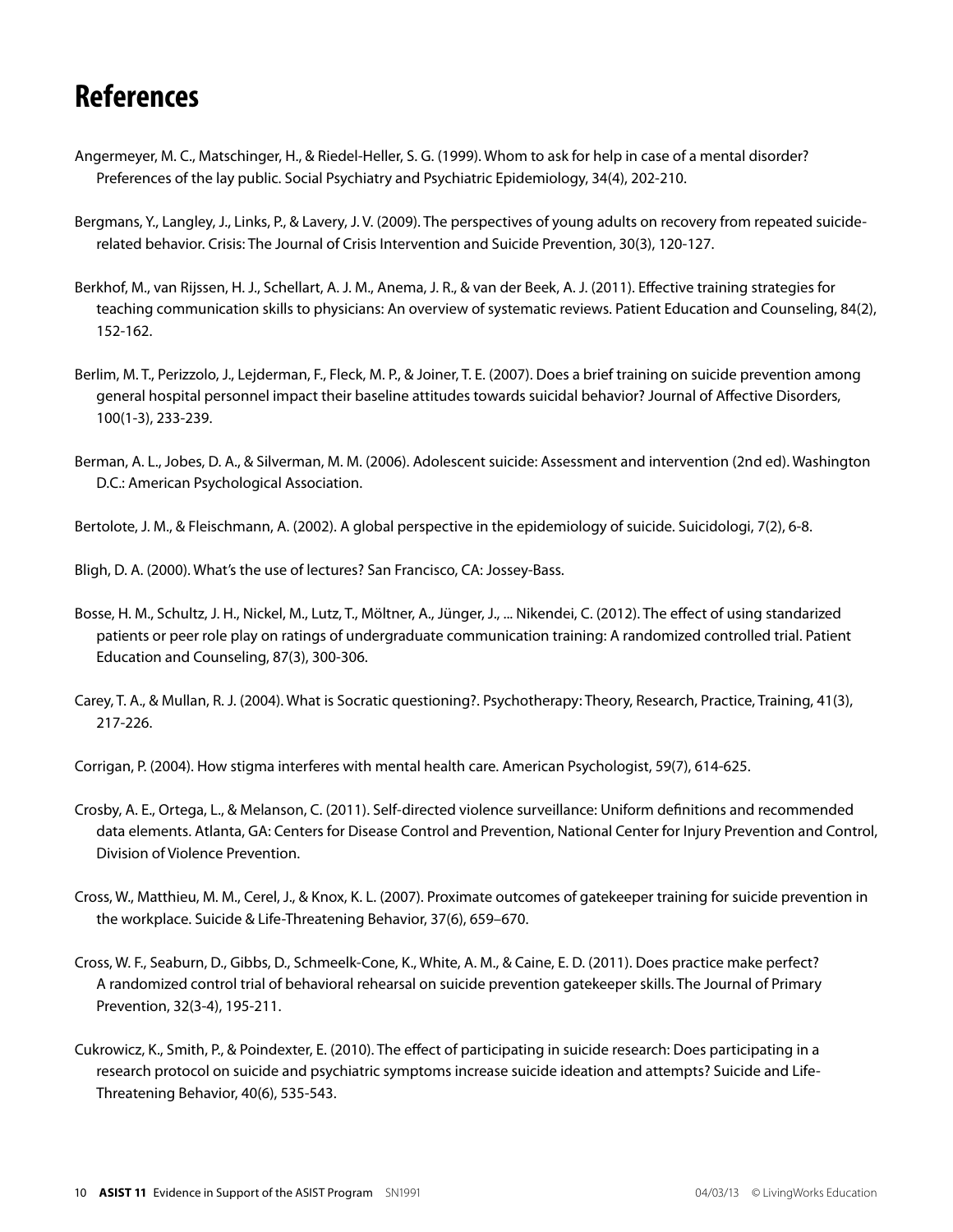- Cutcliffe, J. R., Joyce, A., & Cummins, M. (2004). Building a case for understanding the lived experiences of males who attempt suicide in Alberta, Canada. Journal of Psychiatric and Mental Health Nursing, 11(3), 305-312.
- De Leo, D., Cerin, E., Spathonis, K., & Burgis, S. (2005). Lifetime risk of suicide ideation and attempts in an Australian community: Prevalence, suicidal process, and help-seeking behaviour. Journal of Affective Disorders, 86(2-3), 215-224.
- Deeley, S. T., & Love, A. W. (2010). Does asking adolescents about suicidal ideation induce negative mood state? Violence and Victims, 25(5), 677-688.
- Everall, R. D., Bostik, K. E., & Paulson, B. L. (2006). Being in the safety zone: Emotional experiences of suicidal adolescents and emerging adults. Journal of Adolescent Research, 21(4), 370-392.
- Fortune, S., Stewart, A., Yadav, V., & Hawton, K. (2007). Suicide in adolescents: Using life charts to understand the suicidal process. Journal of Affective Disorders, 100(1-3), 199-210.
- Fowler, J. C. (2012). Suicide risk assessment in clinical practice: pragmatic guidelines for imperfect assessments. Psychotherapy (Chicago), 49(1), 81-90.
- Frieden, T. R. (2010). A framework for public health action: The health impact pyramid. American Journal of Public Health, 100(4), 590-595.

Gawande, A. (2009). The checklist manifesto: How to get things right. New York, NY: Metropolitan Books.

Gentry, J. W. (1990). Guide to business gaming and experiential learning. Dubuque, IA: Nichols Publishing.

- Goldsmith, S. K., Pellmar, T. C., Kleinman, A. M., & Bunney, W. E. (Eds.). (2002). Reducing suicide: A national imperative. Washington DC: National Academies Press.
- Granello, D. H. (2010). The process of suicide risk assessment: Twelve core principles. Journal of Counseling & Development, 88(3), 363-371.
- Harris, K. M., McLean, J. P., Sheffield, J., & Jobes, D. (2010). The internal suicide debate hypothesis: Exploring the life versus death struggle. Suicide and Life-Threatening Behavior, 40(2), 181-192.
- Hoover, J. D., & Whitehead, C. J. (1975). An experiential-cognitive methodology in the first course in management: Some preliminary results. Simulation Games and Experiential Learning in Action, 2, 25-30.
- Horesh, N., Levi, Y., & Apter, A. (2012). Medically serious versus non-serious suicide attempts: Relationships of lethality and intent to clinical and interpersonal characteristics. Journal of Affective Disorders, 136(3), 286-293.
- Hysong, S. J., Galarza, L., & Holland, A. W. (2007). A review of training methods and instructional techniques: Implications for behavioral skills training in U.S. astronauts. Hanover, MD: NASA.
- Isaac, M., Elias, B., Katz, L. Y., Belik, S.-L., Deane, F. P., Enns, M. W., ... Swampy Cree Suicide Prevention Team. (2009). Gatekeeper training as a preventative intervention for suicide: A systematic review. The Canadian Journal of Psychiatry / La Revue canadienne de psychiatrie, 54(4), 260-268.

Isometsä, E. T. (2001). Psychological autopsy studies—a review. European Psychiatry, 16(7), 379-385.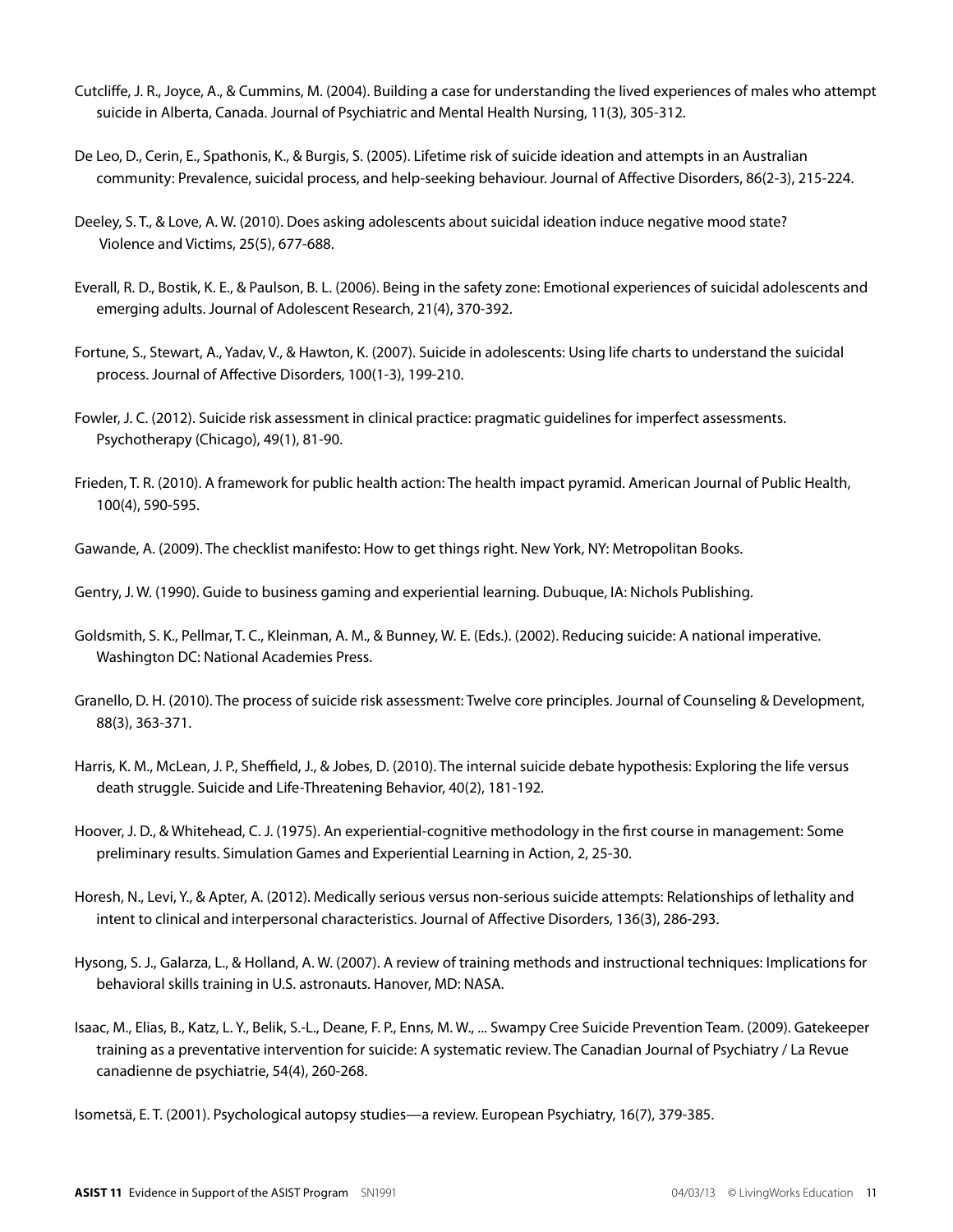Jacobson, J. M., Osteen, P. J., Sharpe, T. L., & Pastoor, J. B. (2012). Randomized trial of suicide gatekeeper training for social work students. Research on Social Work Practice, 22(3), 270–281.

Jamison, K. R. (1999). Night falls fast: Understanding suicide. New York, NY: Knopf.

Jobes, D. A. (2006). Managing suicidal risk: A collaborative approach. New York: The Guilford Press.

- Joiner, T., Kalafat, J., Draper, J., Stokes, H., Knudson, M., Berman, A. L., & McKeon, R. (2007). Establishing standards for the assessment of suicide risk among callers to the National Suicide Prevention Lifeline. Suicide and Life-Threatening Behavior, 37(3), 353–365.
- Keller, D. P., Schut, L. J. A., Puddy, R. W., Williams, L., Stephens, R. L., McKeon, R., & Lubell, K. (2009). Tennessee Lives Count: Statewide gatekeeper training for youth suicide prevention. Professional Psychology: Research and Practice, 40(2), 126–133.
- Knesper, D., American Association of Suicidology, & Suicide Prevention Resource Center. (2010). Continuity of care for suicide prevention and research: Suicide attempts and suicide deaths subsequent to discharge from the emergency department or psychiatry inpatient unit. Newton, MA: Education Development Center, Inc.
- Knowles, M. S. (1980). The modern practice of adult education: From pedagogy to andragogy (Rev. ed.). New York, NY: Cambridge.
- Knowles, M. S., Holton, E. F., III, & Swanson, R. A. (2005). The adult learner: The definitive classic in adult education and human resource development (6th ed.). Burlington, MA: Elsevier.
- Kogstad, R. E., Ekeland, T. J., & Hummelvoll, J. K. (2011). In defence of a humanistic approach to mental health care: Recovery processes investigated with the help of clients' narratives on turning points and processes of gradual change. Journal of Psychiatric and Mental Health Nursing, 18(6), 479-486.
- Law, G. U., Rostill-Brookes, H., & Goodman, D. (2008). Public stigma in health and non-healthcare students: Attributions, emotions and willingness to help with adolescent self-harm. International Journal of Nursing Studies, 46(1), 108-119.
- Leach, M. M. (2006). Cultural diversity and suicide: Ethnic, religious, gender, and sexual orientation perspectives. New York, NY: The Haworth Press.
- Levi, Y., Horesh, N., Fischel, T., Treves, I., Or, E., & Apter, A. (2008). Mental pain and its communication in medically serious suicide attempts: An "impossible situation". Journal of Affective Disorders, 111(2-3), 244-250.
- Mancini, M. A. (2007). A qualitative analysis of turning points in the recovery process. American Journal of Psychiatric Rehabilitation, 10(3), 223-244.
- Mathias, C. W., Furr, R. M., Sheftall, A. H., Hill Kapturczak, N., Crum, P., & Dougherty, D. M. (2012). What's the harm in asking about suicidal ideation? Suicide and Life-Threatening Behavior, 42(3), 341-351.
- McKeon, R. (2009). Suicidal behavior. Cambridge, MA: Hogrefe.
- Mishara, B. L., Chagnon, F., Daigle, M., Balan, B., Raymond, S., Marcoux, I., Bardon, C., et al. (2007). Which helper behaviors and intervention styles are related to better short-term outcomes in telephone crisis intervention? Results from a Silent Monitoring Study of Calls to the U.S. 1-800-SUICIDE Network. Suicide and Life-Threatening Behavior, 37(3), 308–321.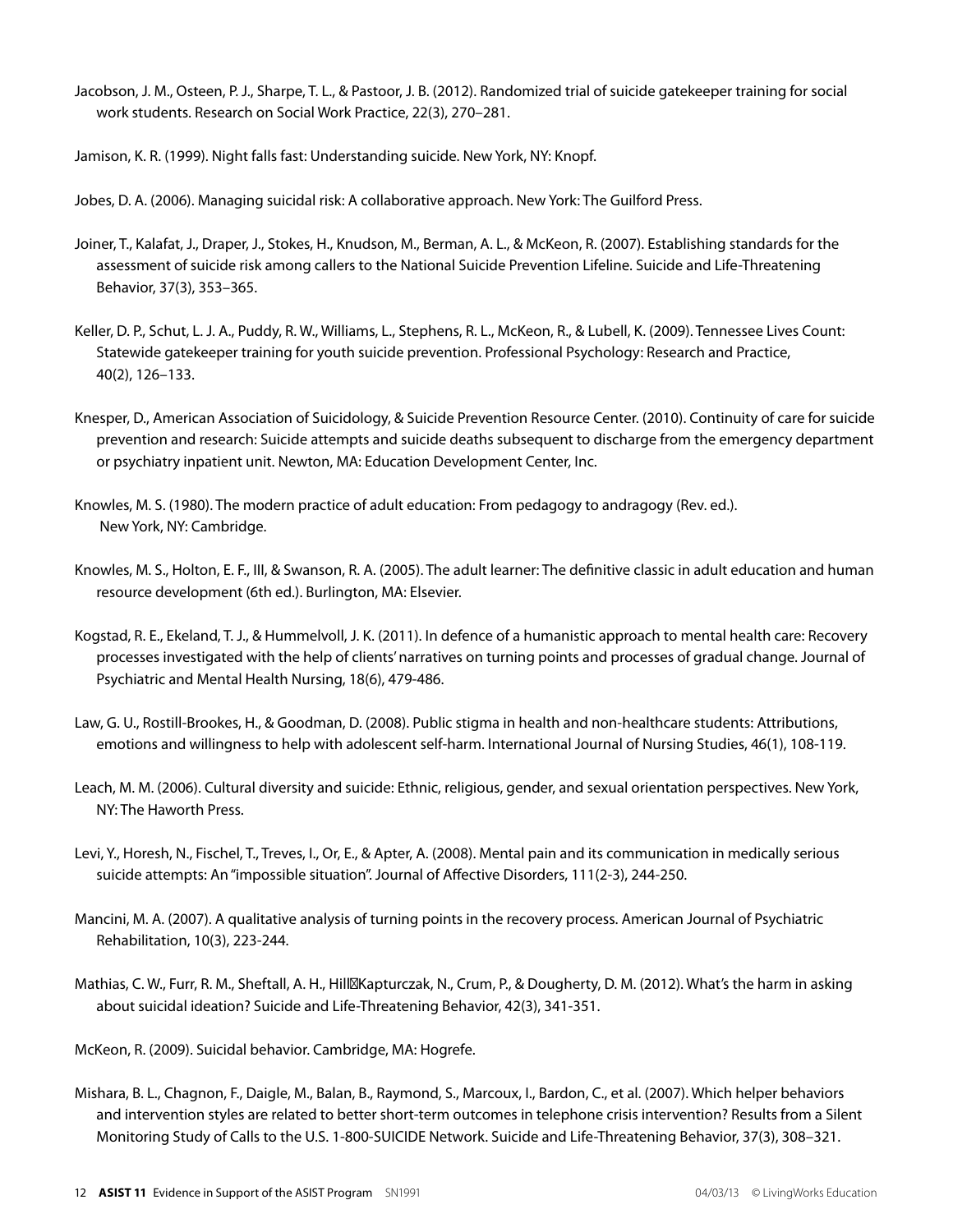- Moskos, M. A., Olson, L., Halbern, S. R., & Gray, D. (2007). Utah youth suicide study: Barriers to mental health treatment for adolescents. Suicide and Life-Threatening Behavior, 37(2), 179-186.
- Mulder, R. (2011). Problems with suicide risk assessment. Australian and New Zealand Journal of Psychiatry, 45(8), 605-607.
- Neenan, M. (2009). Using Socratic questioning in coaching. Journal of Rational-Emotive & Cognitive Behavior Therapy, 27(4), 249-264.
- Owen, G., Belam, J., Lambert, H., Donovan, J., Rapport, F., & Owens, C. (2012). Suicide communication events: Lay interpretation of the communication of suicidal ideation and intent. Social Science & Medicine, 75(2), 419-428.
- Pisani, A. R., Schmeelk-Cone, K., Gunzler, D., Petrova, M., Goldston, D. B., Tu, X., & Wyman, P. A. (2012). Associations between suicidal high school students' help-seeking and their attitudes and perceptions of social environment. Journal of Youth and Adolescence, 41(10), 1312–1324.
- Pompili, M. (2010). Exploring the phenomenology of suicide. Suicide and Life-Threatening Behavior, 40(3), 234-244.
- Prince, M. (2004). Does active learning work? A review of the research. Journal of Engineering Education, 93(3), 223-231.
- Rodgers, P. L. (2010). Review of the Applied Suicide Intervention Skills Training Program (ASIST): Rationale, evaluation results, and directions for future research. Retrieved from https://www.livingworks.net/userfiles/file/ASIST\_review2010.pdf
- Rothman, J. (1980). Social R&D: Research and development in the human services. Englewood Cliffs, NJ: Prentice Hall.
- Sethi, S., & Uppal, S. (2006). Attitudes of clinicians in emergency room towards suicide. International Journal of Psychiatry in Clinical Practice, 10(3), 182-185.
- Shea, S. C. (2002). The practical art of suicide assessment: A guide for mental health professionals and substance abuse counselors. Hoboken, NJ: John Wiley & Sons.

Shneidman, E. S. (1985). Definition of suicide. New York, NY: John Wiley & Sons.

- Silverman, M. M., Berman, A. L., Sanddal, N. D., O'Carroll, P. W., & Joiner, T. E. (2007). Rebuilding the tower of Babel: a revised nomenclature for the study of suicide and suicidal behaviors. Part 1: Background, rationale, and methodology. Suicide and Life-Threatening Behavior, 37(3), 248–263.
- Simon, R. I. (2009). Suicide risk assessment forms: Form over substance? Journal of the American Academy of Psychiatry and the Law, 37(3), 290-293.
- Snyder, J. A. (1971). The use of gatekeepers in crisis management. Bulletin of Suicidology, 8, 39-44.
- Stanley, B., & Brown, G. K. (2012). Safety planning intervention: A brief intervention to mitigate suicide risk. Cognitive and Behavioral Practice, 19(2), 256-264.
- Stuart, C., Waalen, J. K., and Haelstromm, E. (2003). Many Helping Hearts: An evaluation of peer gatekeeper training in suicide risk assessment. Death Studies, 27(4), 321-333.
- Substance Abuse and Mental Health Services Administration Office of Applied Studies. (2009). The NSDUH Report: Suicidal thoughts and behaviors among adults. Rockville, MD: U.S. Department of Health and Human Services.